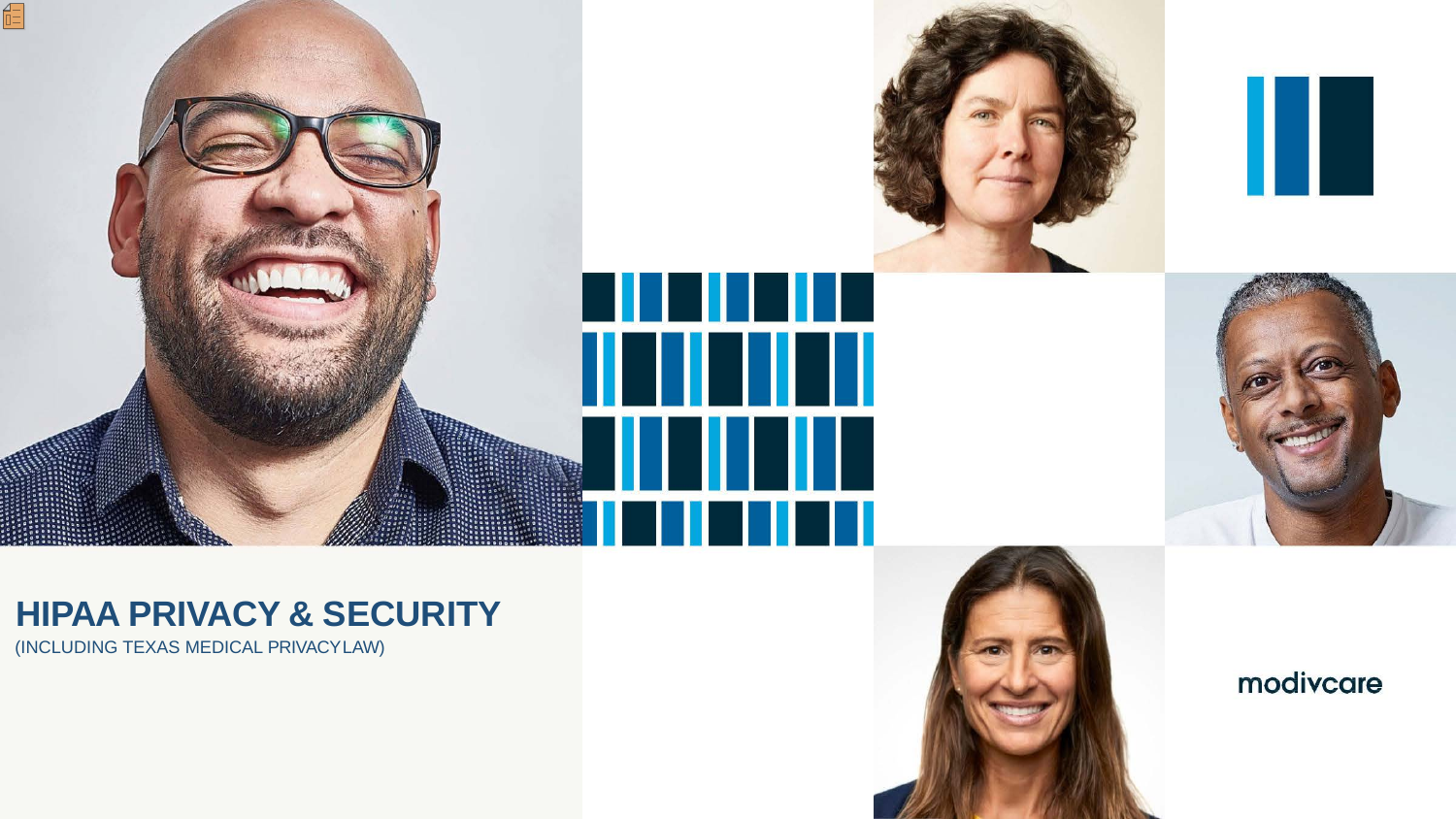# HIPAA PRIVACY & SECURITY (INCLUDING TEXAS MEDICAL PRIVACY LAW)

This course will explain our policy regarding the privacy and security of healthcare information in compliance with the Health Insurance Portability and Accountability Act (HIPAA) and the Texas Medical Privacy Law.

At the end of the course material, you'll take a quiz that presents hypothetical situations for you to analyze. You must pass the quiz with a score of 80% or above to complete the course.

**If you have any questions regarding our privacy practices, please contact ModivCare's Privacy Officer, Jody Kepler, or ModivCare's VP of Privacy, Adam Lovett, at [hipaaofficer@modivcare.com](mailto:hipaaofficer@modivcare.com)**

**[If you have any questions about data security or need to report a potential security incident, please](mailto:modivcare@service-now.com)  contact our Chief Information Security Officer, Travis Lansdell, at modivcare@service- now.com**

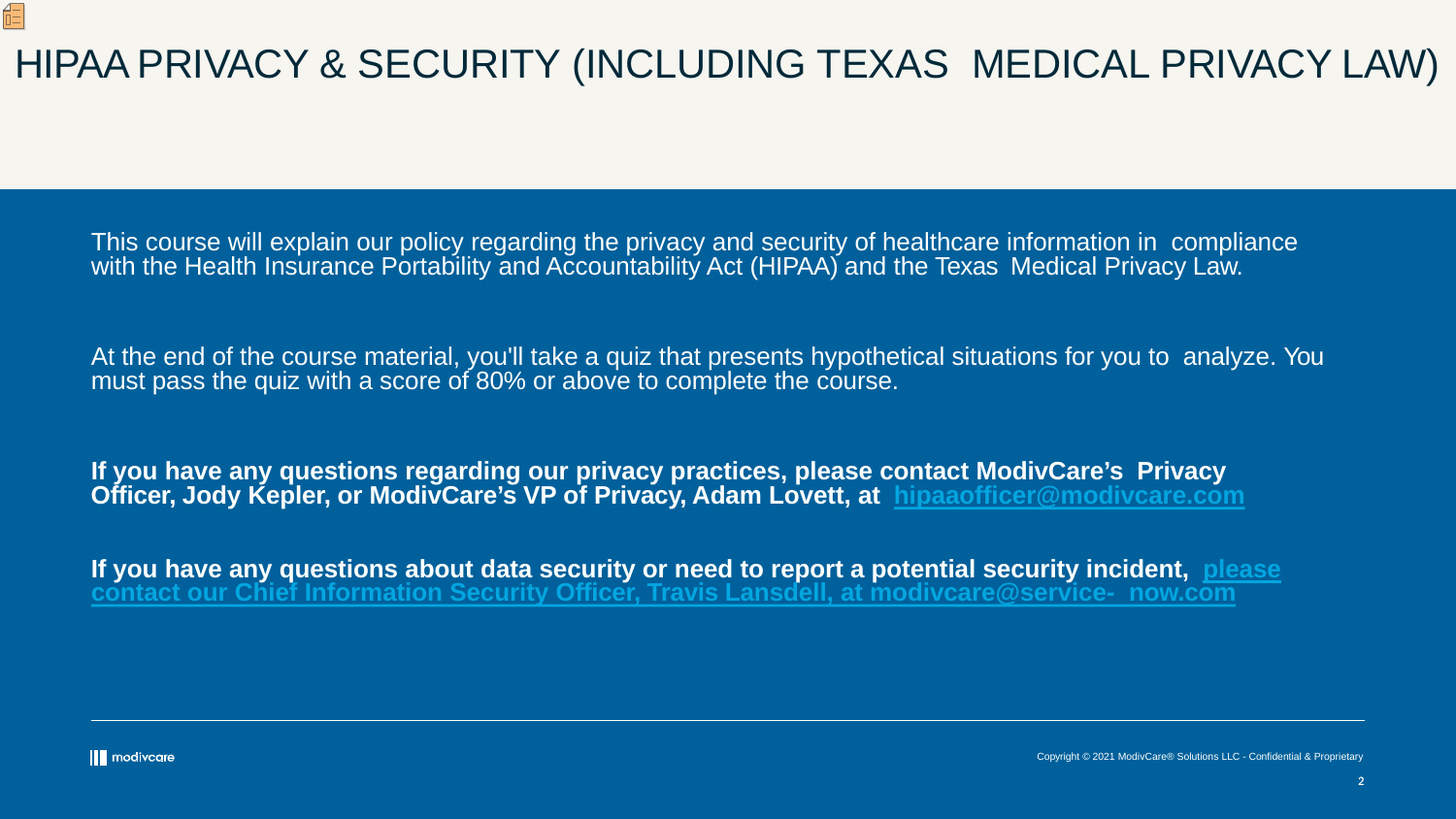### **WHAT IS HIPAA?**

佢

HIPAA is a far-reaching federal law passed in 1996. HIPAA's primary purpose for ModivCare is:

- **Privacy** and **security** of **protected health information (PHI)**
- Only disclosing PHI in appropriate circumstances

### **IMPROPER DISCLOSURES**

Some examples of improper disclosures of PHI are:

- Posting Members' trip records on social media
- Sending an unencrypted email to a transportation provider discussing a Member complaint
- Employees reading a Member's record "just for fun"
- Marketing a list of Member names

### **STATE LAWS**

• HIPAA *preempts* state law unless the state law affords greater protection for PHI. We must follow whichever law is more stringent regarding the privacy and security of the information.

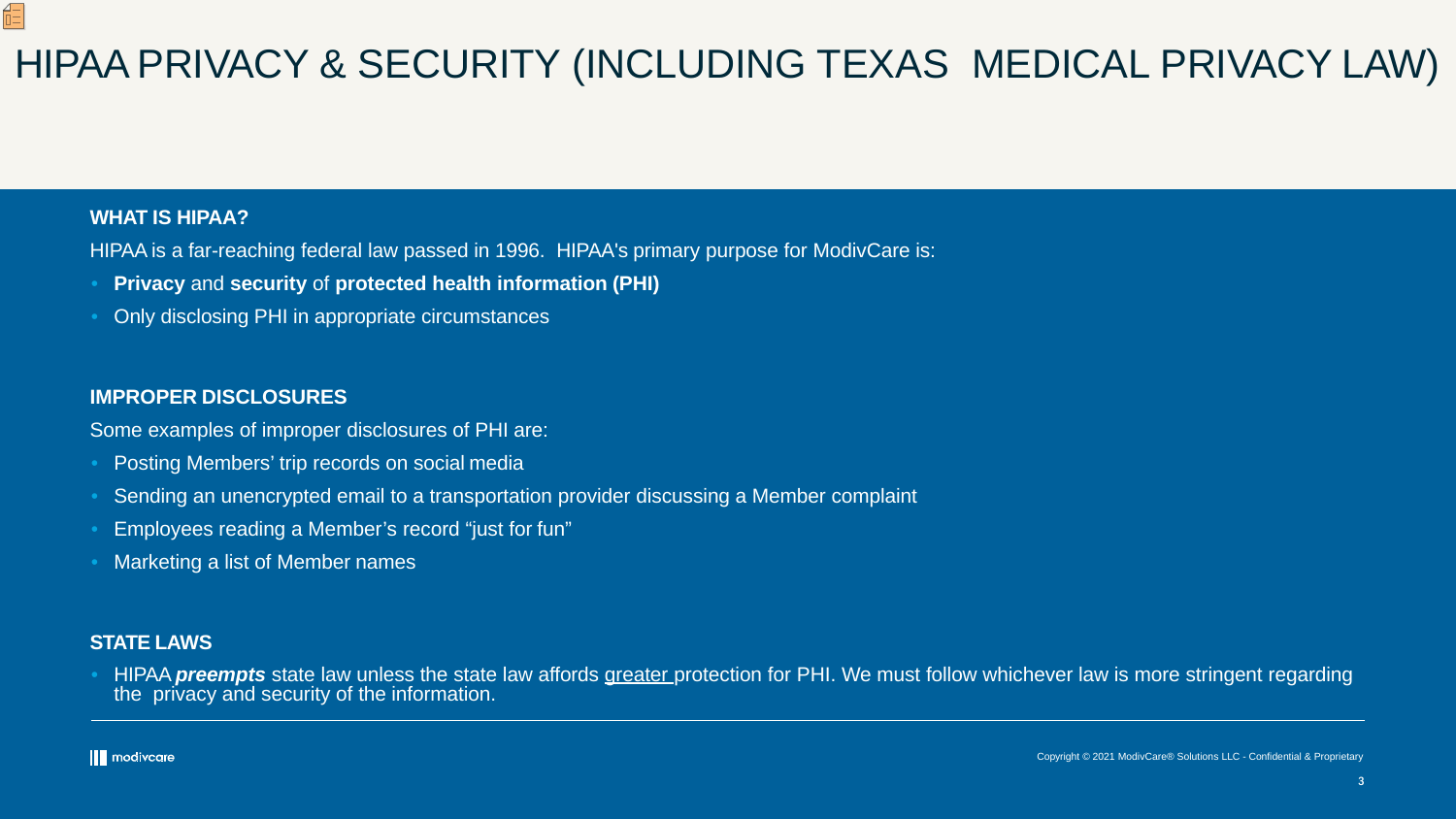# HIPAA PRIVACY & SECURITY (INCLUDING TEXAS MEDICAL PRIVACY LAW)

- There are three categories of Covered Entities:
- Healthcare plans
- Health providers
- Clearinghouses of health information

但



## **WHO IS SUBJECT TO HIPAA?**

**COVERED ENTITIES** include hospitals, insurance companies, and small physician practices.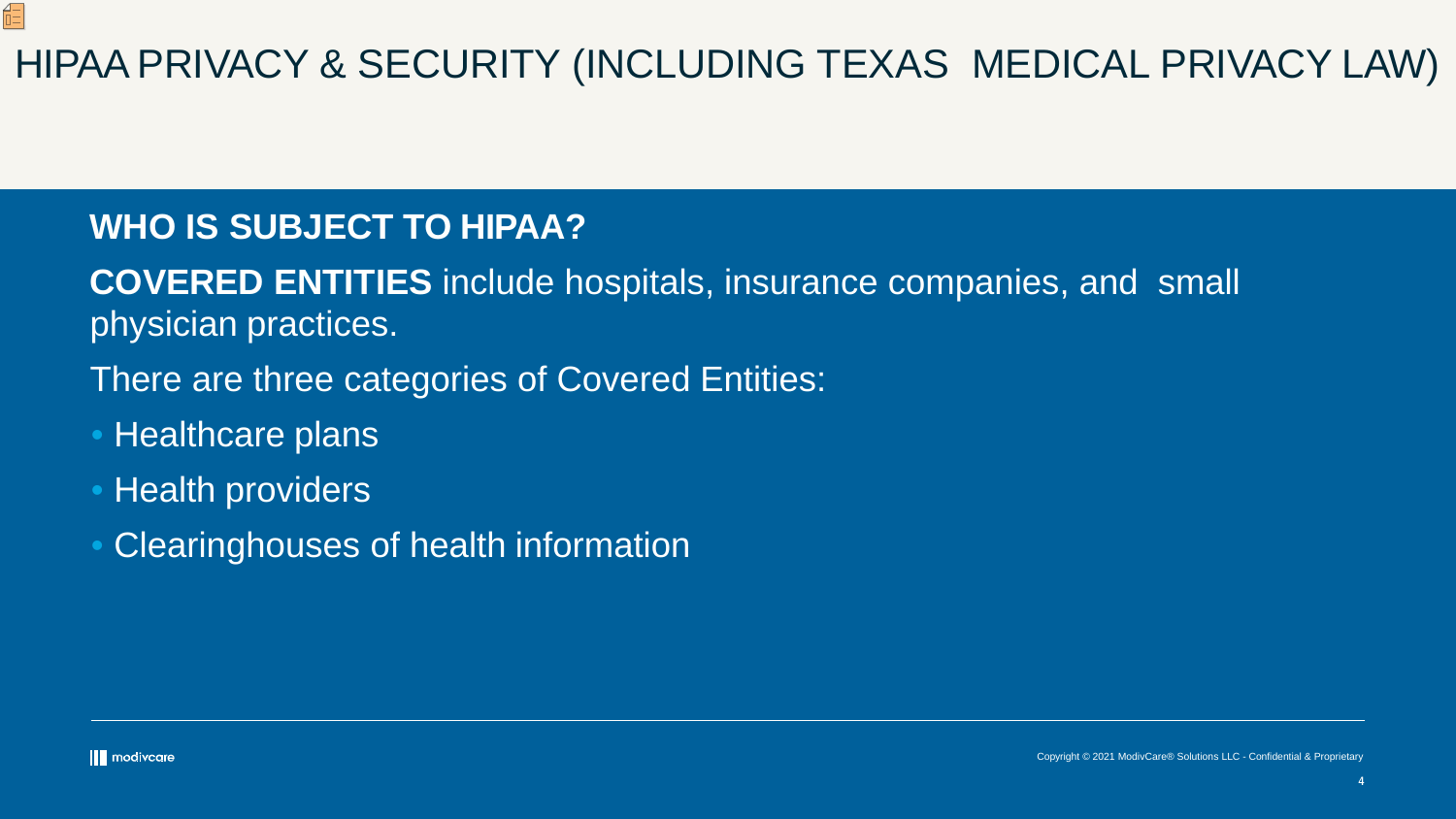### **WHO ELSE IS SUBJECT TO HIPAA?**

### **BUSINESS ASSOCIATES**

- A Business Associate creates, receives, maintains or transmits PHI on behalf of a Covered Entity to carry out healthcare activities and functions
- ModivCare is a Business Associate of health plans, state Medicaid agencies and other Covered Entities with whom we contract
- Business Associates must:
	- 1. Provide written (contractual) assurance they will comply with HIPAA requirements in a Business Associate Agreement (BAA)
	- 2. Comply with all HIPAA regulations requiring safeguards for the security of PHI
	- 3. Comply with certain HIPAA regulations pertaining to the privacy of the information

### **SECURITY**

佢

HITECH (effective in 2010) made the HIPAA Security Rule directly applicable to Business Associates.

### **PRIVACY**

The Omnibus Rule (effective in 2013) made certain portions of the HIPAA Privacy Rule directly applicable to Business Associates.

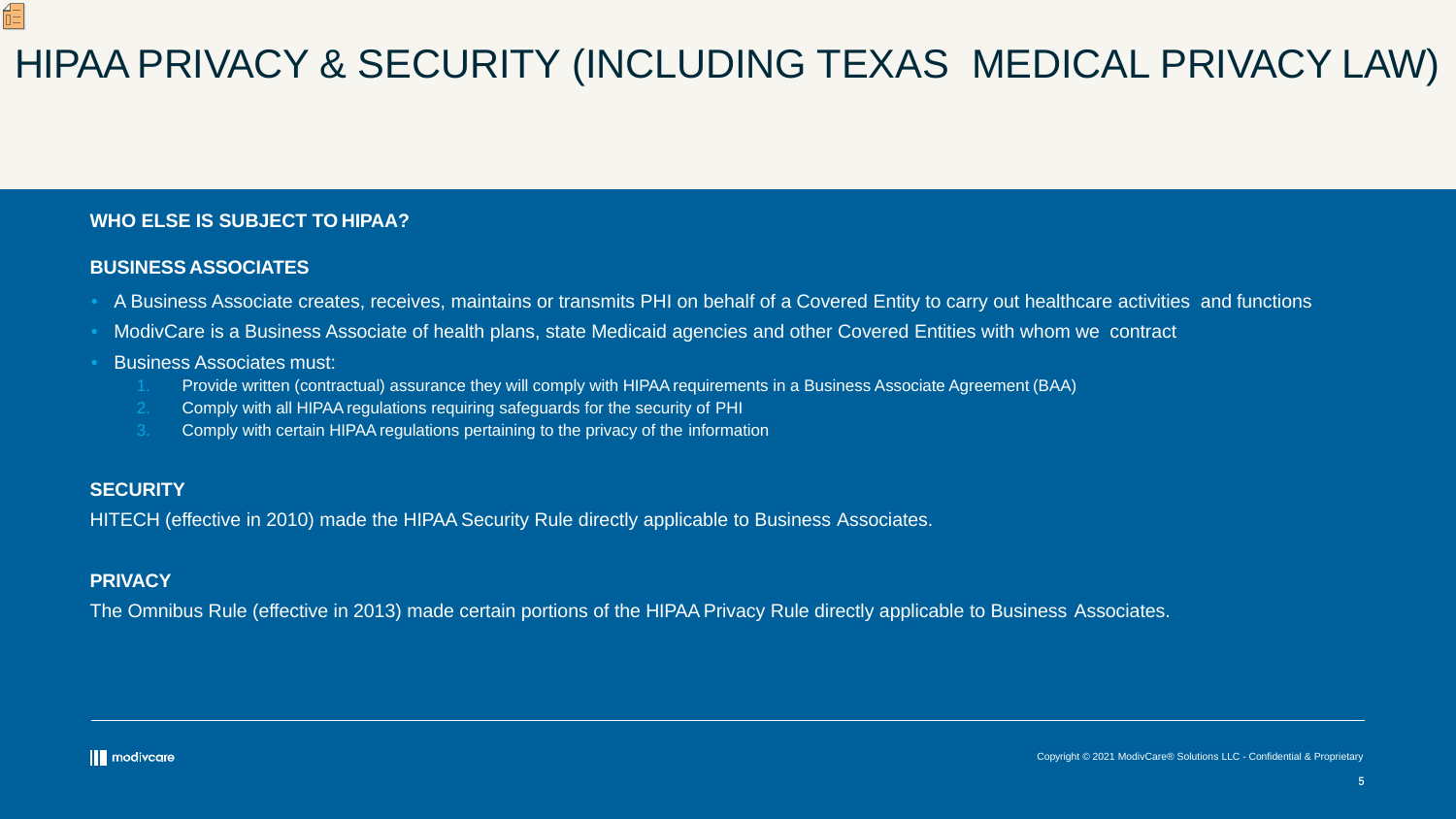# HIPAA PRIVACY & SECURITY (INCLUDING TEXAS MEDICAL PRIVACY LAW)

## **WHO ELSE IS SUBJECT TO HIPAA?**

## **BUSINESS ASSOCIATE SUBCONTRACTORS**

If a Business Associate uses one or more subcontractors to perform certain functions or activities involving PHI, HIPAA requires agreements between that Business Associate and their subcontractors.

- Subcontractors are contractually obligated to comply with HIPAA requirements.
- Subcontractors are subject to HIPAA requirements separate and apart from their contractual agreements with Business Associates.
- **Transportation providers** and **technology vendors** that create, receive, maintain, or transmit PHI on behalf ModivCare are considered Business Associate Subcontractors and are therefore subject to HIPAA requirements.

Œ

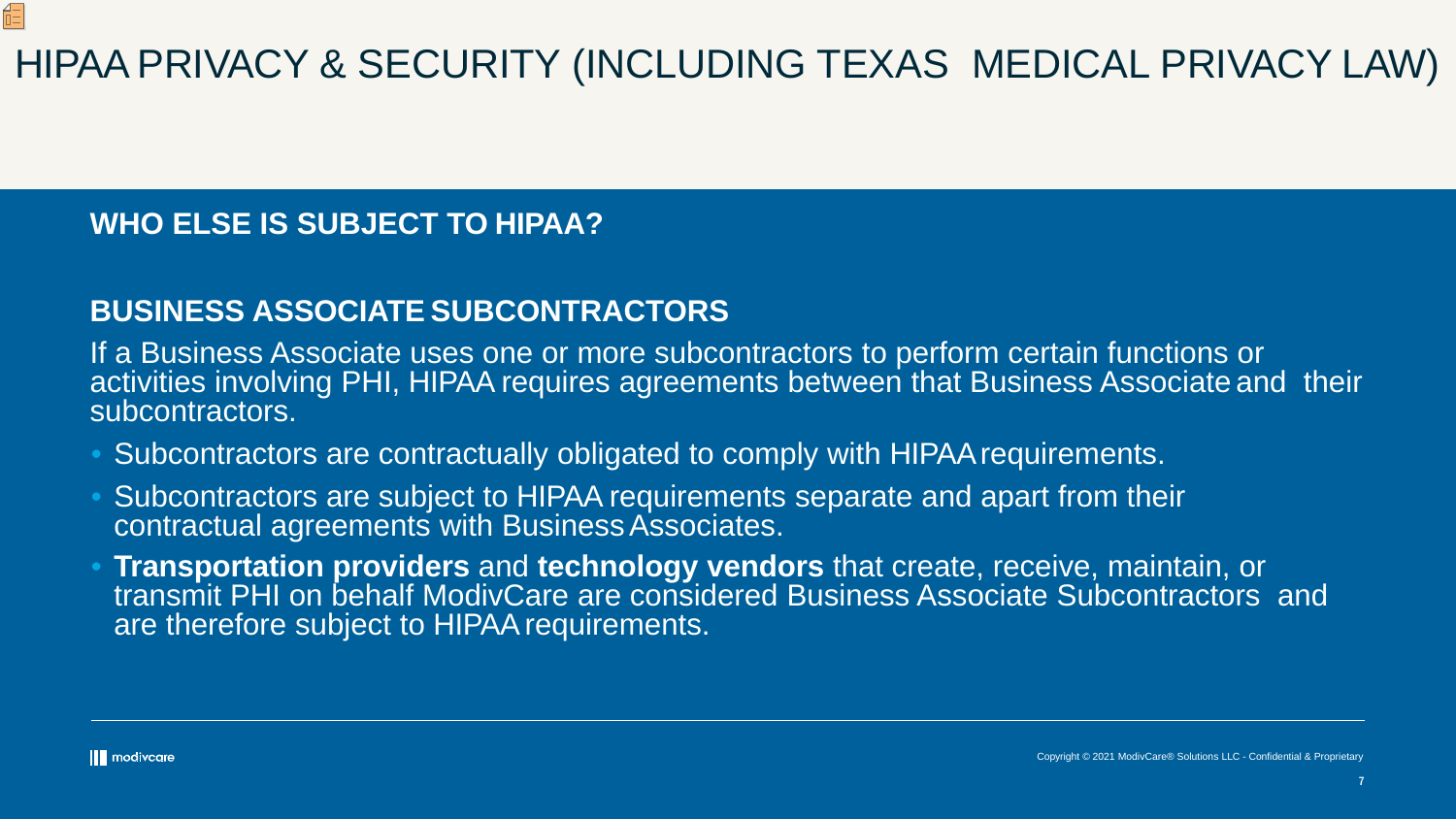## **WHAT IS PROTECTED HEALTH INFORMATION (PHI)?**

PHI is information identifying an individual that relates to one of the following:

- The past, present, or future physical or mental health condition of an individual
- Providing healthcare to an individual
- Payment for healthcare of an individual

**Any identifiable information about ModivCare's Members is treated as PHI under HIPAA**.

The HIPAA Privacy Rule covers PHI in all forms (printed, spoken, and electronic), while the Security Rule covers only *electronic* PHI.



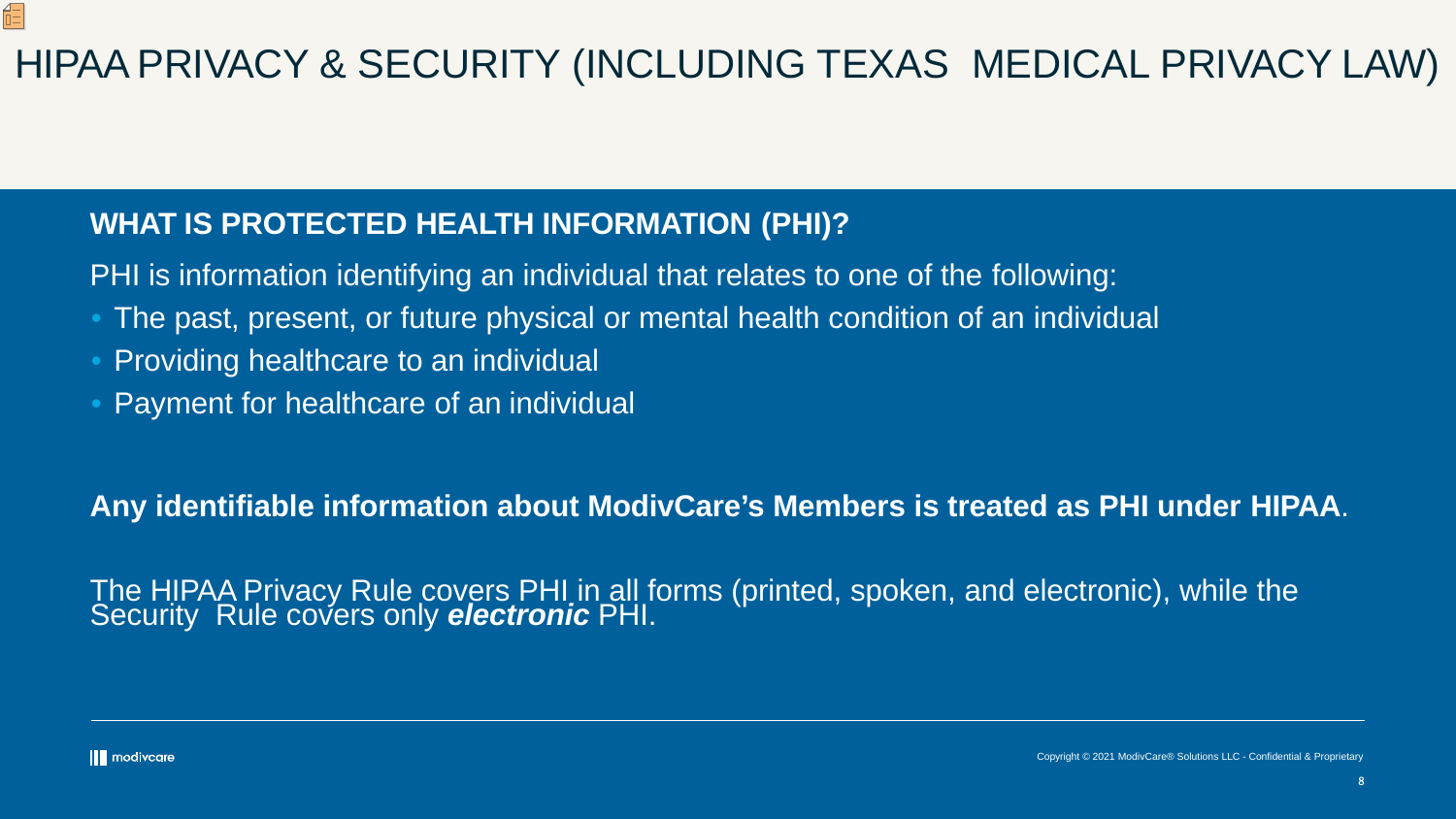### **HIPAAPRIVACY**

Œ

ModivCare may use or disclose an individual's PHI:

- To communicate directly with the individual about his/her PHI
- With the individual's written authorization
- Without the individual's authorization for **treatment, payment, and health care operations**

Applicable state laws could require written consent for the use and disclosure of PHI for TPO purposes. **MINIMUM NECESSARY**

- You are required to limit your information requests to the minimum necessary PHI for the relevant work task.
- Transportation providers and IT vendors must only be provided the minimum necessary PHI to provide services to Members.



When using, disclosing or requesting PHI, we must make reasonable efforts to limit our use, disclosure or request to the **minimum necessary** to accomplish the intended purpose of the use, disclosure or request.

### **TREATMENT, PAYMENT, AND HEALTHCARE OPERATIONS (TPO)**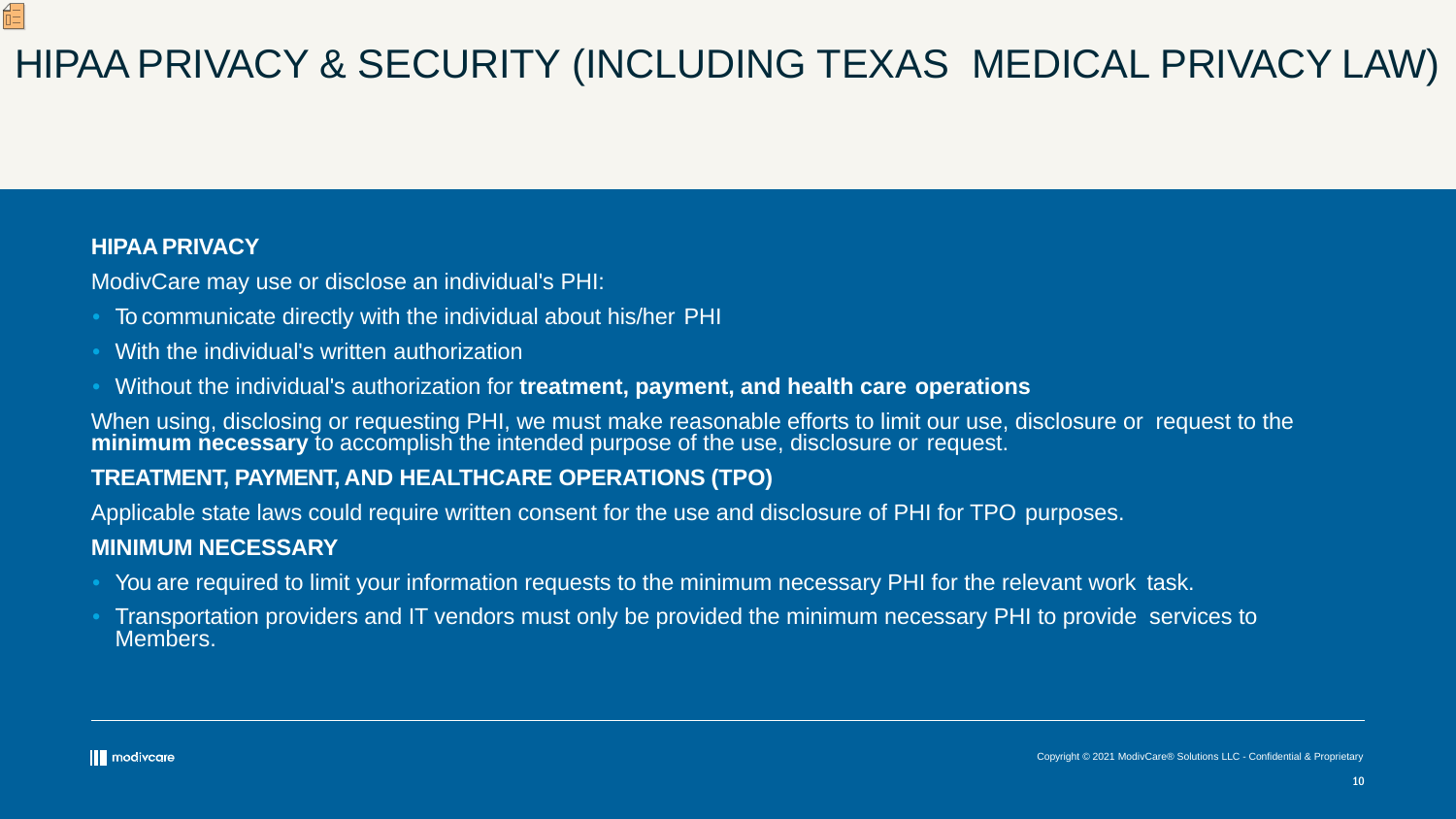# HIPAA PRIVACY & SECURITY (INCLUDING TEXAS MEDICAL PRIVACY LAW)

## **REASONABLE SAFEGUARDS**

ModivCare must use **reasonable safeguards** to protect the confidentiality of PHI.

Reasonable safeguards include:

- Not discussing PHI outside of ModivCare's offices or your designated work from home space
- Not naming the individual whose PHI is being discussed when feasible
- Keeping PHI secure at your workstations
- Isolating and locking filing cabinets that contain printed PHI
- Equipping computers with password-protected screensavers

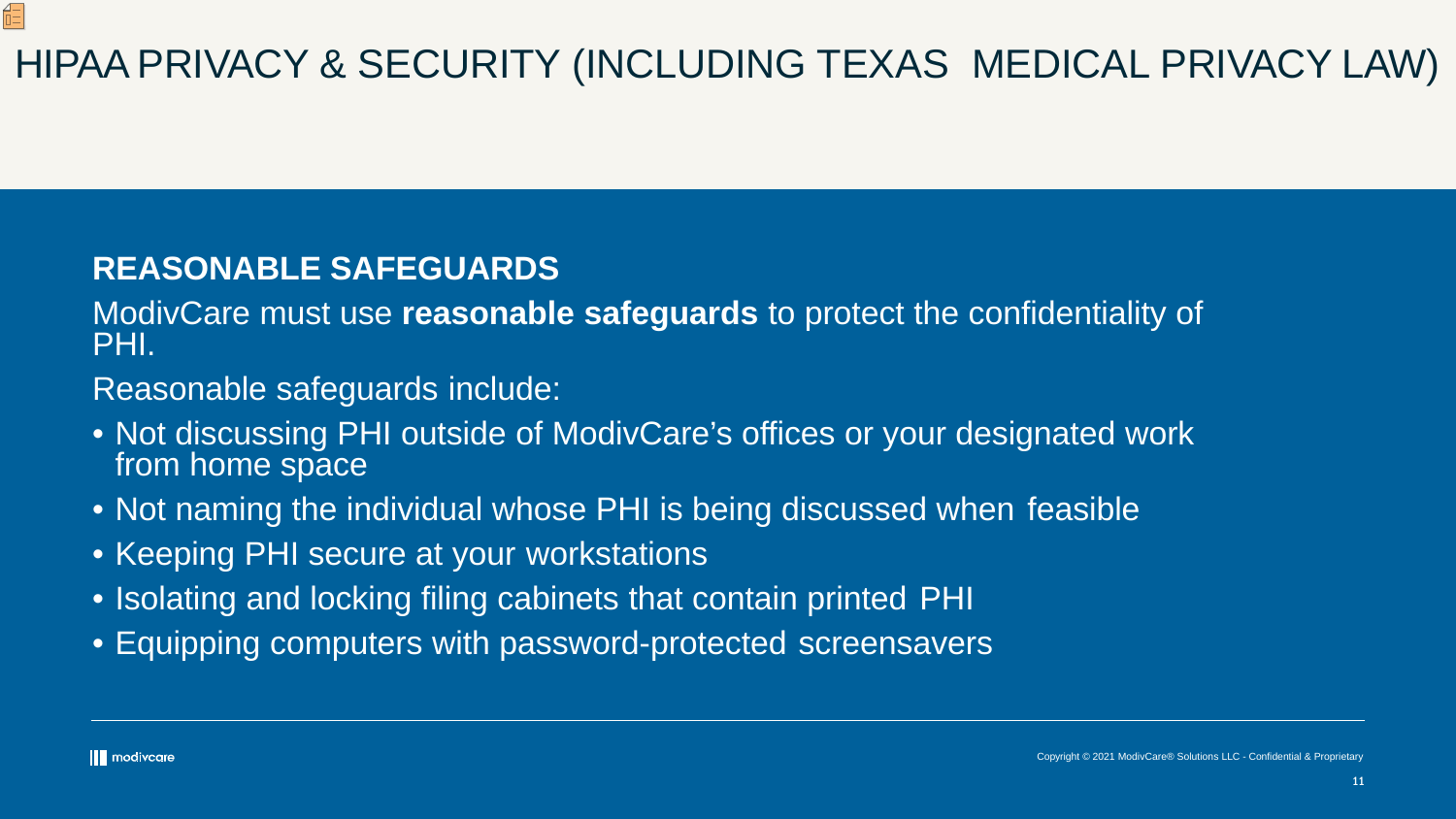# HIPAA PRIVACY & SECURITY (INCLUDING TEXAS MEDICAL PRIVACY LAW)

### **USING PHI FOR MARKETING**

The HIPAA Privacy Rule gives individuals important controls over the use and disclosure of their PHI for marketing purposes.

**ModivCare may not disclose PHI for marketing purposes without the Member's express, written authorization. The Privacy Rule defines "marketing" as making a communication about a product or service that encourages recipients of the communication to purchase or use the product or service.**

The Privacy Rule carves out exceptions to the definition of marketing under the following three categories:

- 1) If a communication is made to describe a health-related product or service;
- 2) If a communication is made for treatment of the individual; and
- 3) If a communication is for case management, care coordination for the individual, or to direct, or recommend alternative treatments, therapies, health care providers, or settings of care to the individual.

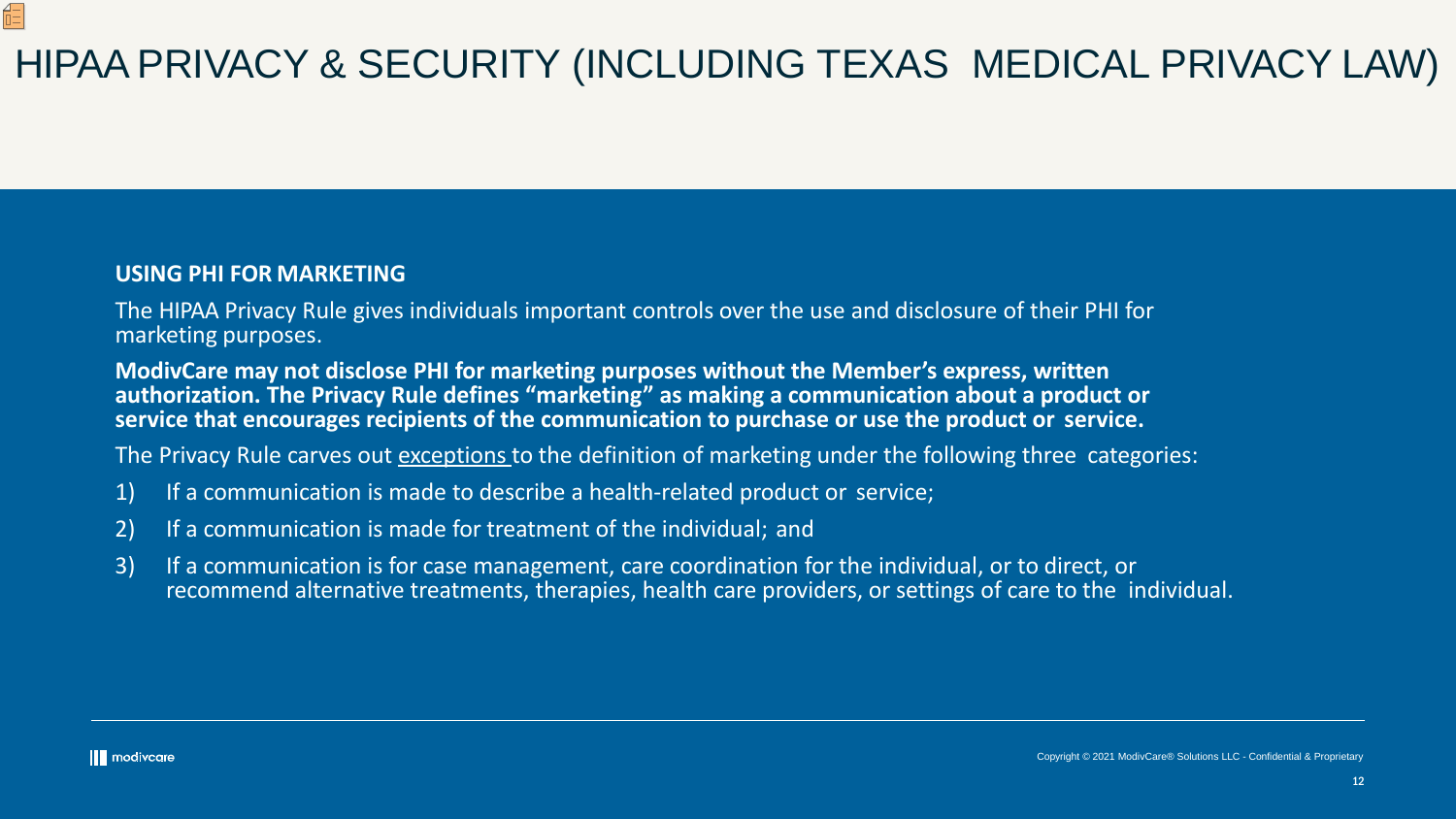# HIPAA PRIVACY & SECURITY (INCLUDING TEXAS MEDICAL PRIVACY LAW)

## **USING PHI FOR MARKETING**

### **SALE OF PHI**

佰

The Omnibus Rule prohibits ModivCare from selling PHI without first obtaining authorization. The authorization must state that the disclosure will result in compensation. The sale of PHI does not include disclosures:

- For public health purposes
- For research purposes
- For treatment and payment purposes
- To a Business Associate
- To an individual when requested under the Privacy Rule
- Required by law
- For any other purpose under the Privacy Rule with no compensation other than a cost-based fee to prepare and transmit the PHI

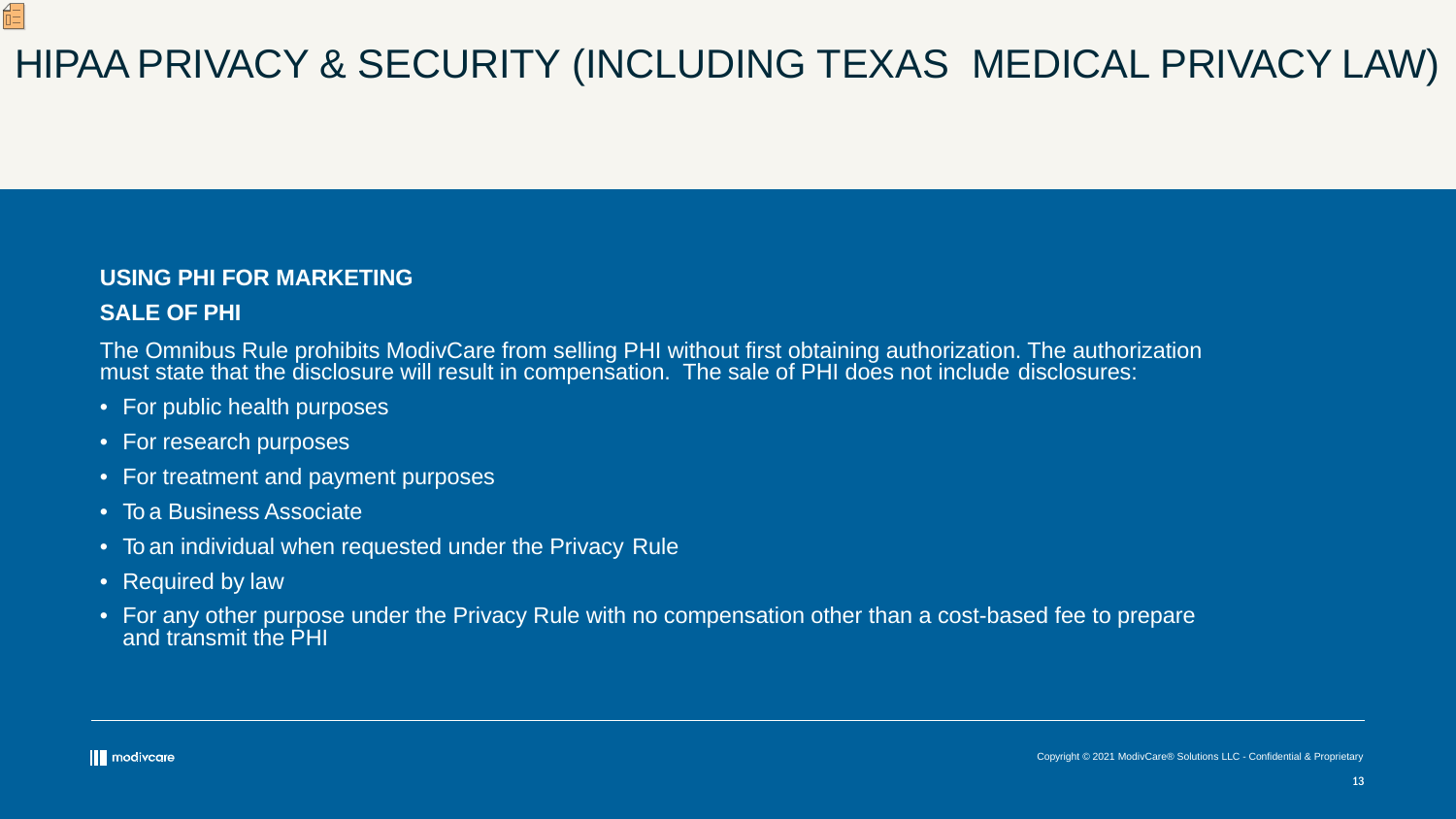# HIPAA PRIVACY & SECURITY (INCLUDING TEXAS MEDICAL PRIVACY LAW)

## **HIPAA SECURITY**

**Security Rule** addresses the creation, receipt, maintenance, and transmission of **electronic PHI** by covered entities and business associates. The primary goals are:

- To maintain the confidentiality of stored and transmitted electronic PHI
- To protect electronic PHI from unauthorized creation, modification, and deletion
- To ensure that electronic PHI is available to authorized individuals or entities when needed

Required Security safeguards categorized for compliance are:

- **Administrative**
- **Physical**
- **Technical**

Œ

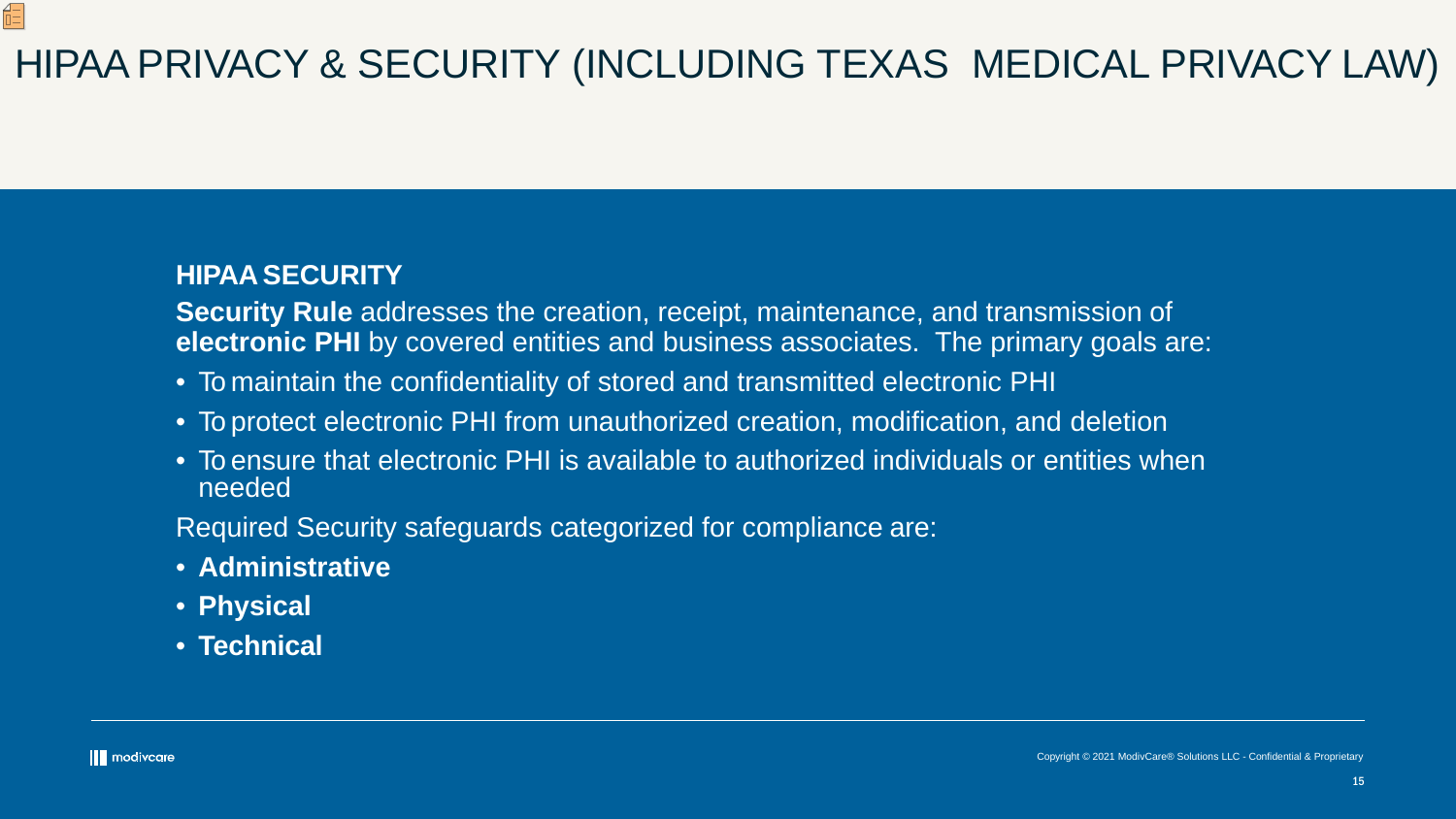# HIPAA PRIVACY & SECURITY (INCLUDING TEXAS MEDICAL PRIVACY LAW)

## **ADMINISTRATIVE SAFEGUARDS**

• **Security Officer** for the development and implementation of security policies.

- **Workforce Security** plan for granting employees varying levels of access to PHI
- **Contingency Plan** for responding to system emergencies and natural disasters
- **Business Associate Contracts** to protect the confidentiality of PHI exchange
- **Termination Procedures** to prevent a terminated employee from accessing PHI

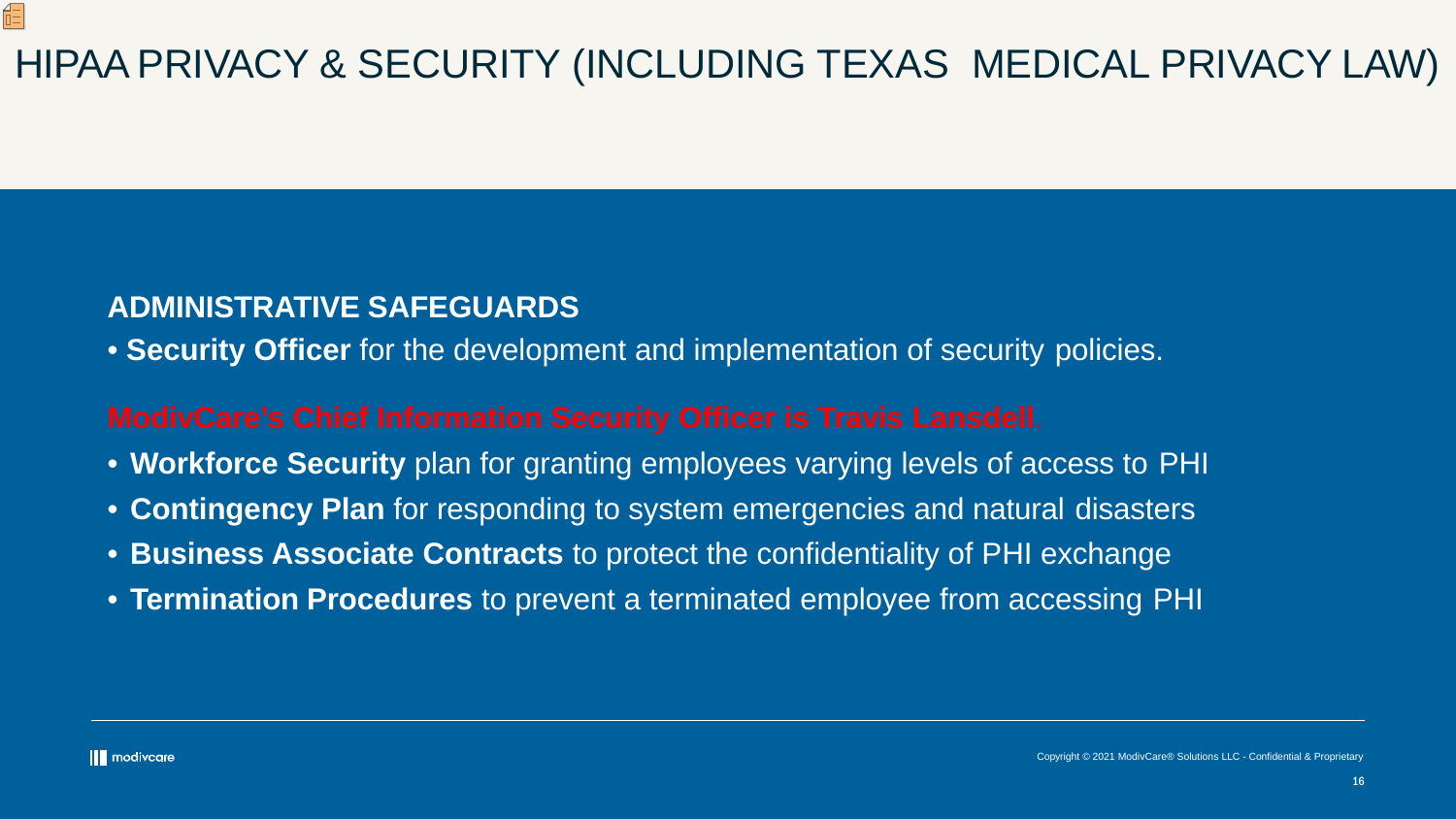# HIPAA PRIVACY & SECURITY (INCLUDING TEXAS MEDICAL PRIVACY LAW)

## **PHYSICAL SAFEGUARDS**

Physical safeguards include:

- **Facility Access Controls** that allow only authorized access to locations where PHI is stored
- **Workstation Use Procedures** for PHI displayed on computer screens
- **Workstation Security** includes secured rooms, curtains, partitions, and user IDs and passwords for workstations on which PHI is processed
- **Device and Media Controls** for the handling of computer hardware and software, including proper disposal and storage



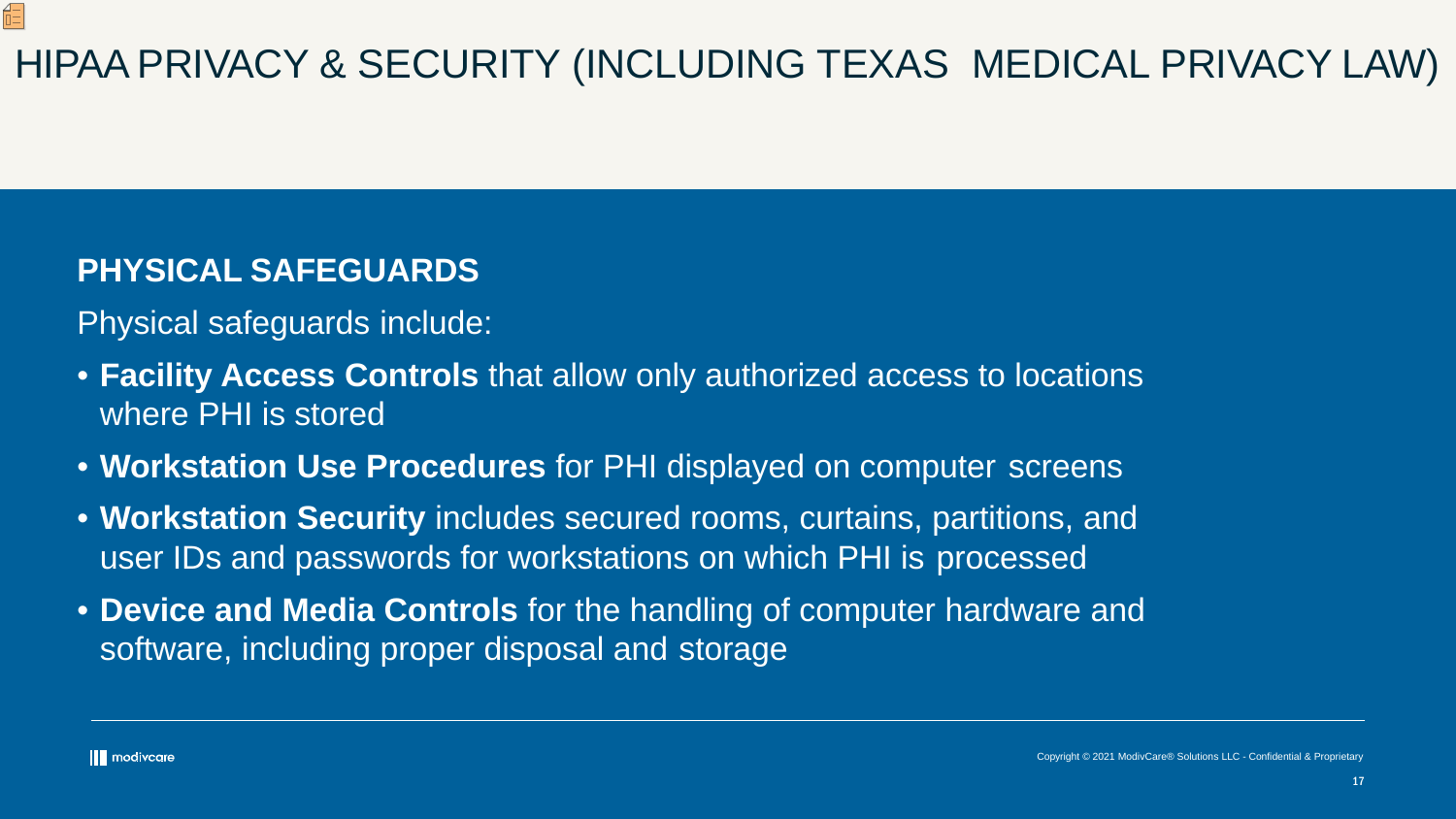# HIPAA PRIVACY & SECURITY (INCLUDING TEXAS MEDICAL PRIVACY LAW)

## **TECHNICAL SAFEGUARDS**

The Security Rule requires that we implement technical safeguards for electronic PHI, including:

- **Access Controls** limiting access to PHI on a need-to-know basis, based on roles and context
- **Audit Controls** for recording and examining system activity to eliminate unnecessary access to PHI
- **Person or Entity Authentication** to ensure only authorized access to PHI
- **Transmission Security** to protect PHI during transmission over electronic networks

佰

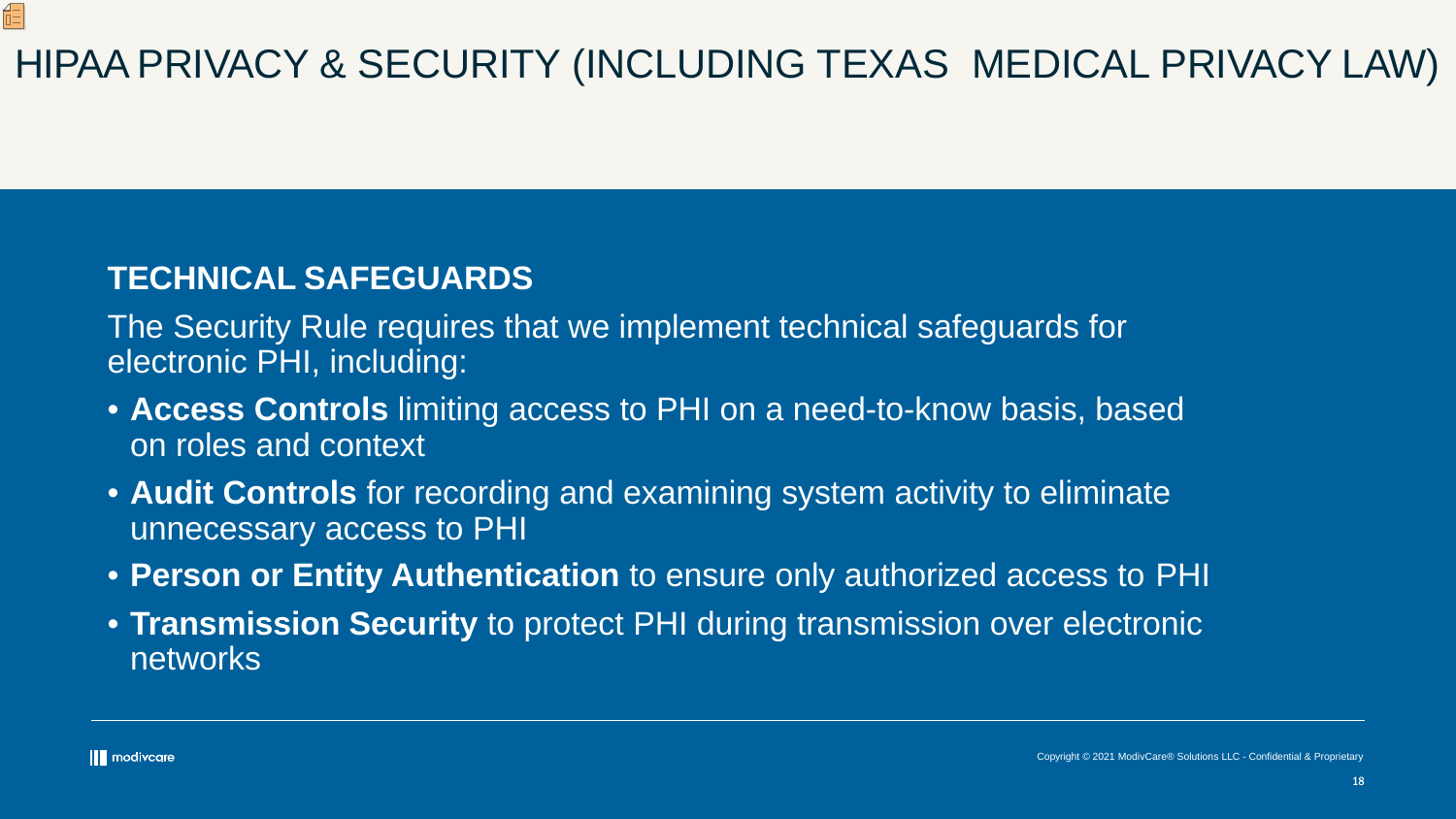20

# HIPAA PRIVACY & SECURITY (INCLUDING TEXAS MEDICAL PRIVACY LAW)

## **HANDLING PHI**

Guidelines when handling PHI:

- Access PHI only to the extent necessary to perform job-related functions
- Destroy PHI when no longer needed
- Verify the proper receipt of transmitted PHI
- Secure work areas with locks and passwords
- Take special precautions while working in the field or at home to ensure security of PHI

佰

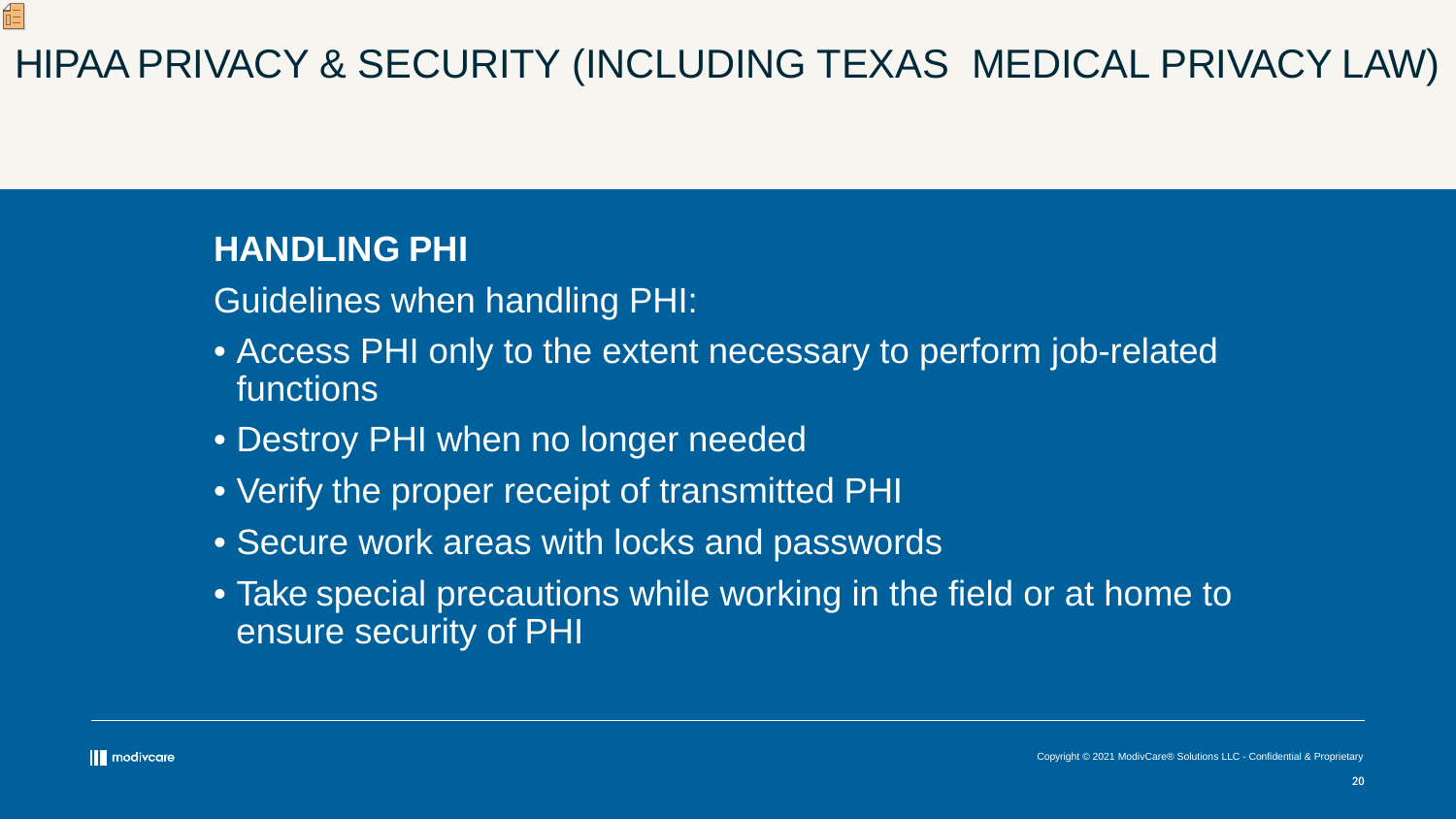21

# HIPAA PRIVACY & SECURITY (INCLUDING TEXAS MEDICAL PRIVACY LAW)

## **SECURITY BREACH AND HIPAA INCIDENT REPORTING**

If there is a security **breach** involving unsecured PHI**:**

- **Notice** must be given to **affected individuals**
- If the breach affects 500 or more individuals, the responsible entity is required to notify the **government and media**.

**[hipaaofficer@modivcare.com i](mailto:hipaaofficer@logisticare.com)mmediately** so that they can make sure the



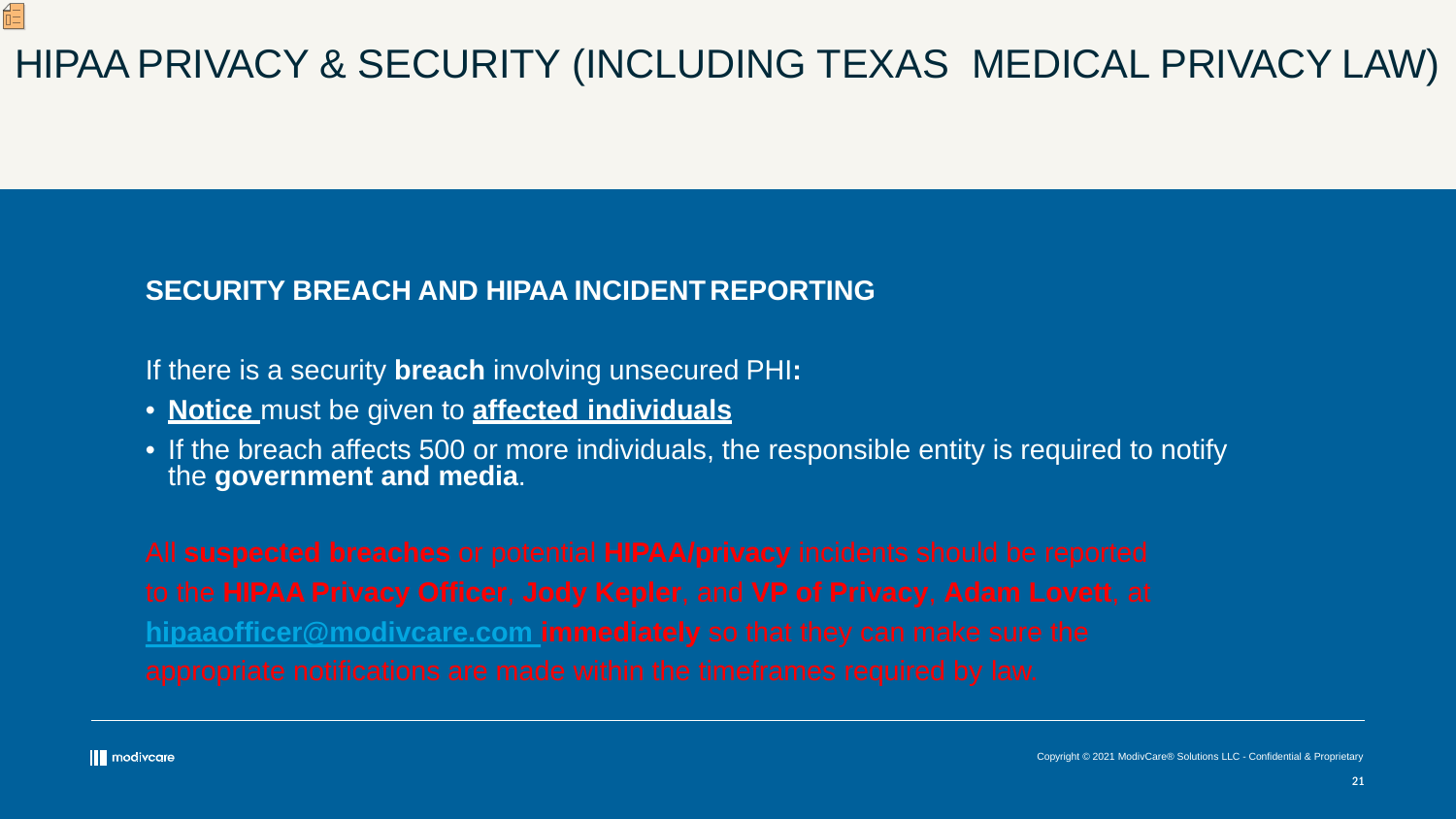# HIPAA PRIVACY & SECURITY (INCLUDING TEXAS MEDICAL PRIVACY LAW)

### **SECURITY BREACH**

- Within the course and scope of employment, and did not result in further disclosure
- Inadvertent by an authorized individual to another authorized individual at the same covered entity and not further used or disclosed
- Made to someone who would not reasonably have been able to retain the information

## **WHEN A BREACH REQUIRES NOTICE**

A **breach** is "the unauthorized acquisition, access, use, or disclosure" of an individual's PHI. A disclosure is not a breach if it was:

If the acquisition, access, use, or disclosure does not qualify for an exception, there is a presumption of a breach **unless** the responsible entity demonstrates a low probability the PHI has been compromised based upon a **risk assessment**.

Œ

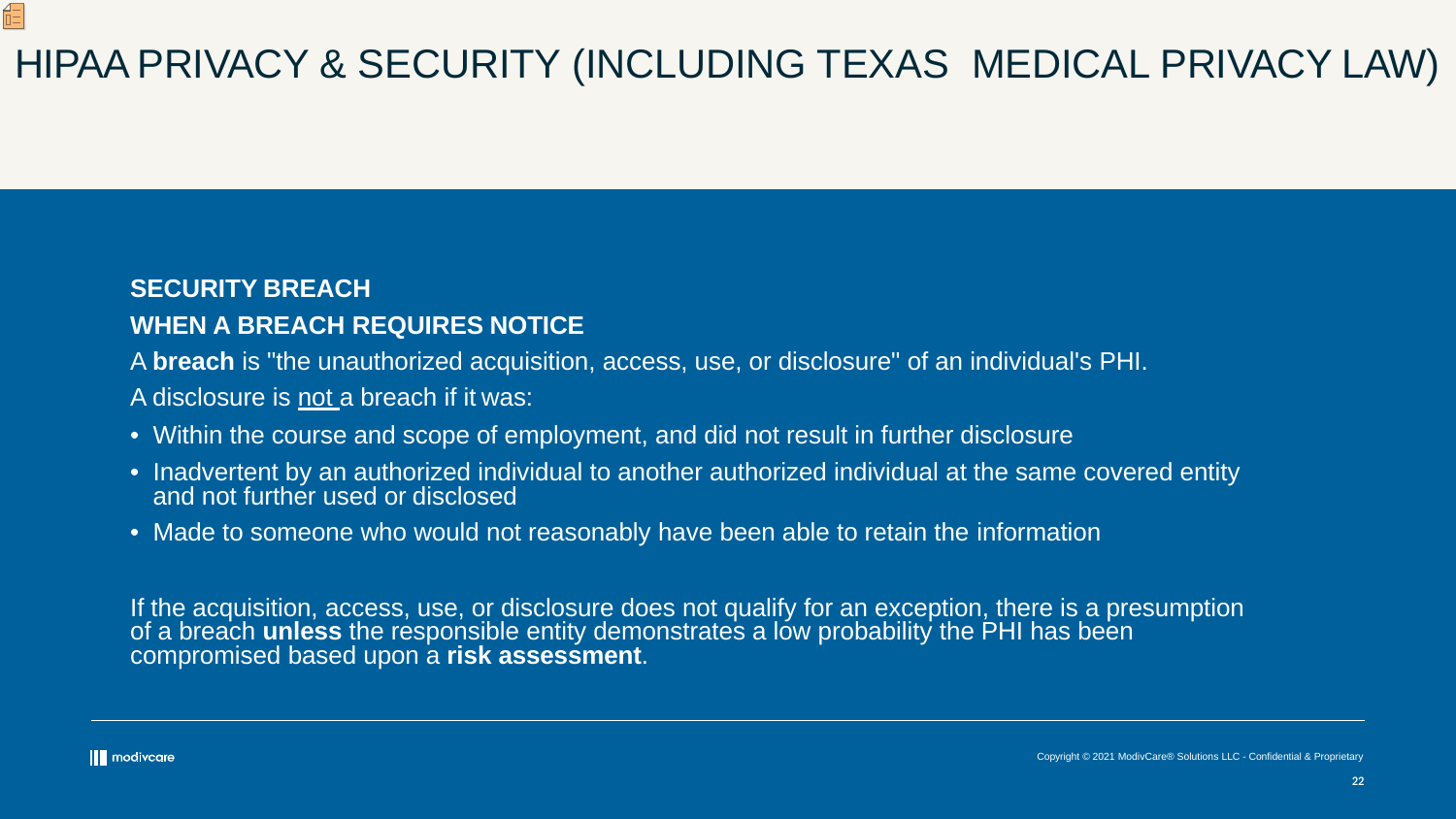# HIPAA PRIVACY & SECURITY (INCLUDING TEXAS MEDICAL PRIVACY LAW)

### **SECURITY BREACH NOTICE TO COVERED ENTITY**

- Issued no more than 60 days after the breach
- Made by letter or by email

A Business Associate must notify the Covered Entity when it discovers a breach no later than 60 days from the discovery of the breach (or shorter period as stipulated in the applicable BAA).

### **NOTICE TO AFFECTED INDIVIDUALS**

Notice must be:

佢

If the contact information for the affected individuals is unavailable, other forms of notice may be used.

### **BREACH AFFECTING 500 OR MORE**

If breach affects 500 or more individuals, notice must be provided to the U.S. Department of Health and Human Services and to certain media outlets. We must also follow any applicable state breach notification laws.

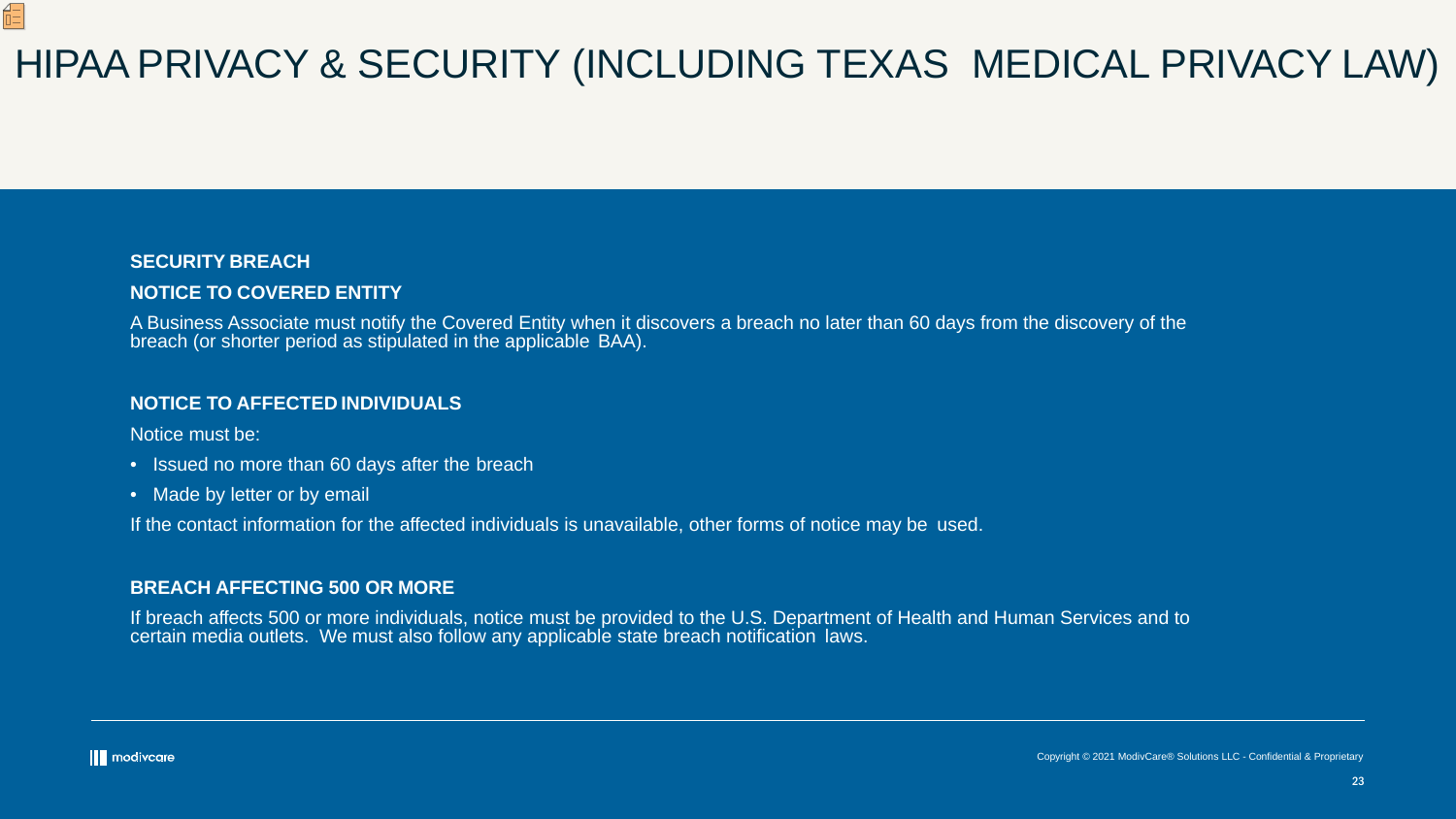# HIPAA PRIVACY & SECURITY (INCLUDING TEXAS MEDICAL PRIVACY LAW)

## **PHI RIGHTS OF INDIVIDUALS**

In addition to the previous discussion, individuals have rights over the use and disclosure of their PHI. Determining whether these rights apply in a particular situation is a function of ModivCare's Legal Department and HIPAA Officers:

- Covered Entities must abide by an individual's request not to divulge PHI if he/she is paying for the full service cost
- Individuals are entitled to **copies of medical records** that a Covered Entity keeps electronically
- Individuals have the right to request that a Covered Entity **correct any inaccurate PHI**
- Covered Entities **maintaining electronic health records** must provide an accounting of all PHI disclosures during the prior **three years**, upon request

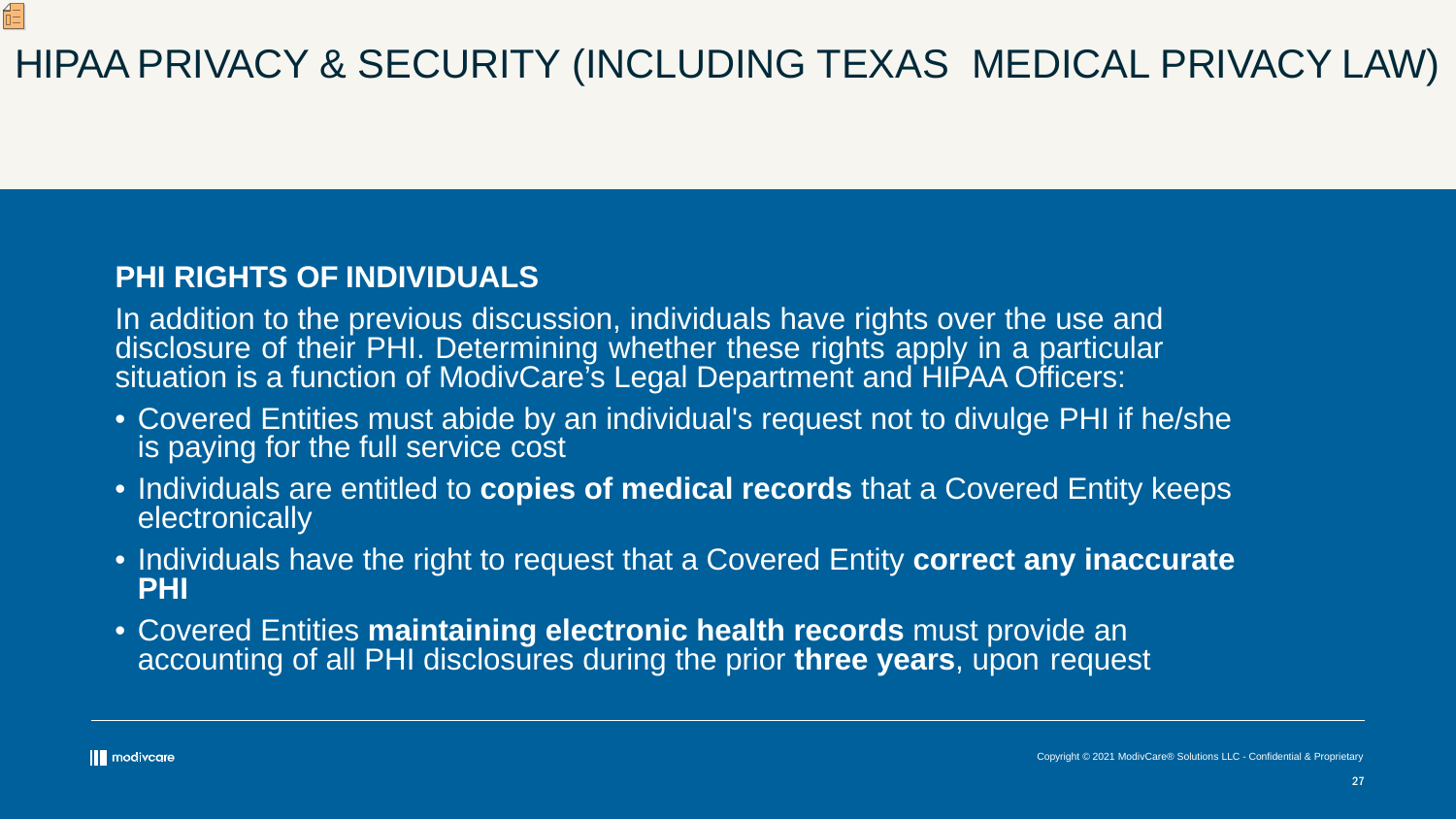## **RECORD RETENTION**

Covered Entities and Business Associates must retain all **compliance documentation** relating to PHI for a period of at least **six years** from the date of its creation or the date when it was last in effect, including without limitation, the following:

- Policies and procedures governing the use and disclosure of PHI
- Training provided to the Covered Entity/Business Associate's workforce
- The Covered Entity/Business Associate's designated privacy officials including contact information
- Complaints to the Covered Entity/Business Associate and their disposition
- Authorizations for uses and disclosures of PHI
- Business Associate Agreements
- Accountings of requests for disclosure of individuals' PHI
- Agreements to restrict uses or disclosures of individuals' PHI

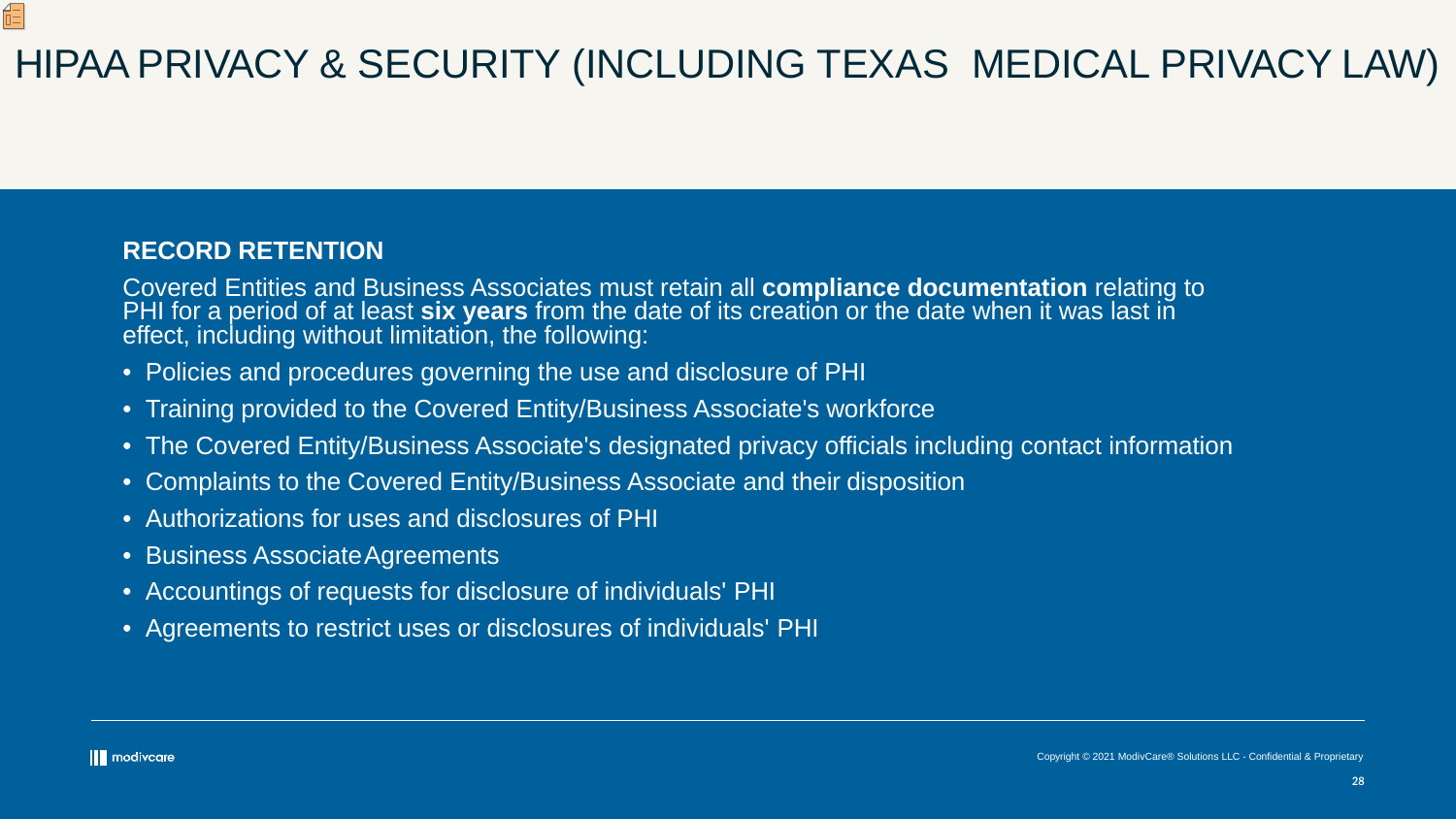# HIPAA PRIVACY & SECURITY (INCLUDING TEXAS MEDICAL PRIVACY LAW)

## **ENFORCEMENT**

Penalties for **failure to comply** with HIPAA:

- **Civil fines range** from **\$100 to \$50,000** for each violation, varying based upon culpability, up to **\$1.5 million** per year for willful neglect, not corrected
- **Criminal penalties** for a basic offense are fines of up to **\$50,000** and/or **imprisonment for up to one year**
- Criminal penalties for offenses under **false pretenses** are fines of up to **\$100,000** and/or **imprisonment for up to five years**
- Criminal penalties for an offense with intent to use PHI for **commercial advantage** are fines of up to **\$250,000** and/or **imprisonment for up to ten years**

Œ

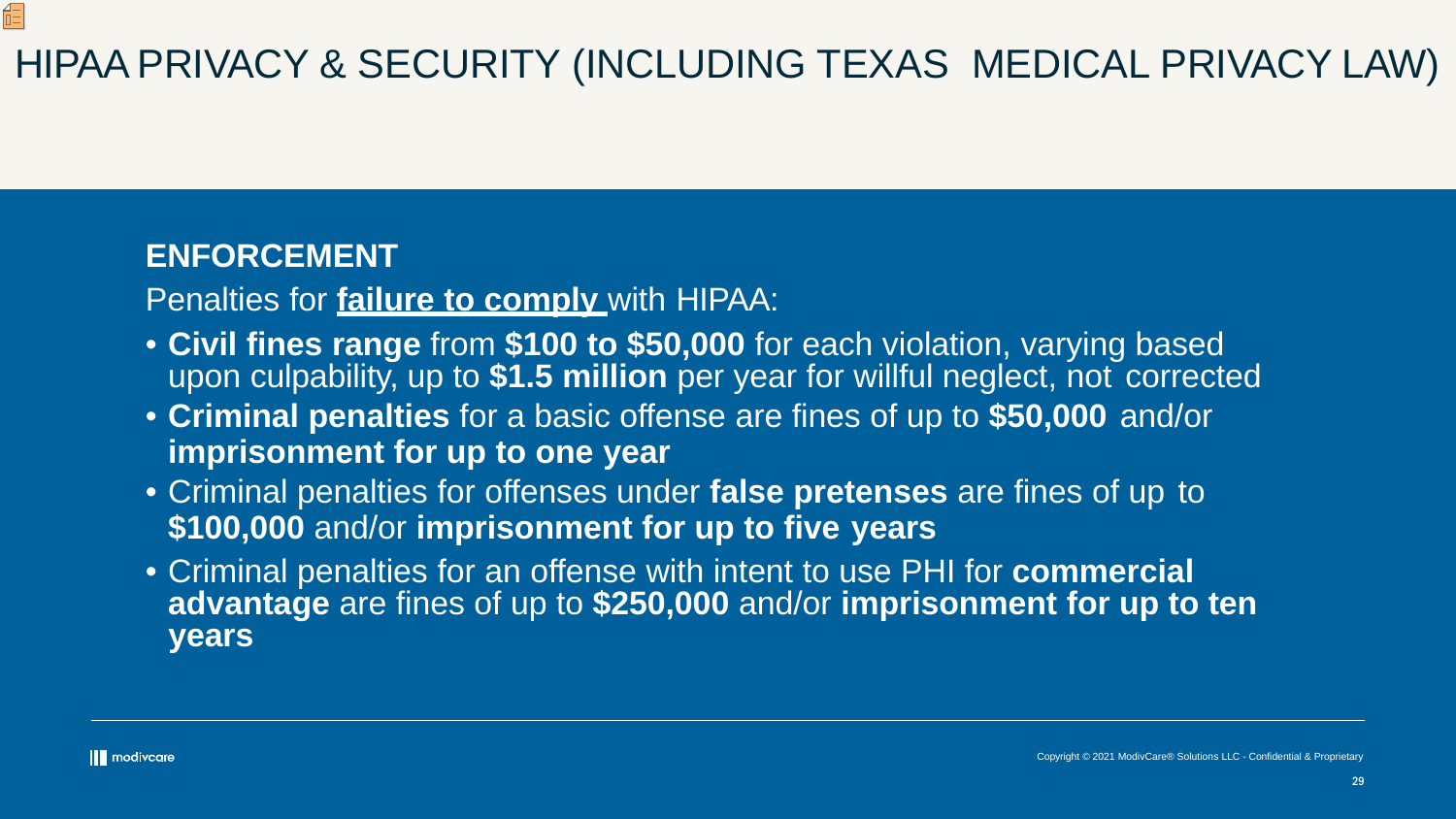# HIPAA PRIVACY & SECURITY (INCLUDING TEXAS MEDICAL PRIVACY LAW)

## **TEXAS MEDICAL PRIVACY LAW**

Texas law imposes even stricter requirements than HIPAA. Requirements on **Covered Entities** include:

- **Records requests**: must provide electronic health records to Members within 15 business days of request
- **Notice**: must provide notice if PHI is subject to electronic disclosure
- **Disclosures**: must use a **[form provided by the state Attorney](http://www.oag.state.tx.us/AG_Publications/pdfs/hb300_auth_form.pdf) General**
- **Security breaches**: must notify all affected individuals as soon as possible

Covered Entities face potential **penalties** under Texas law for wrongful disclosure of PHI.

佰